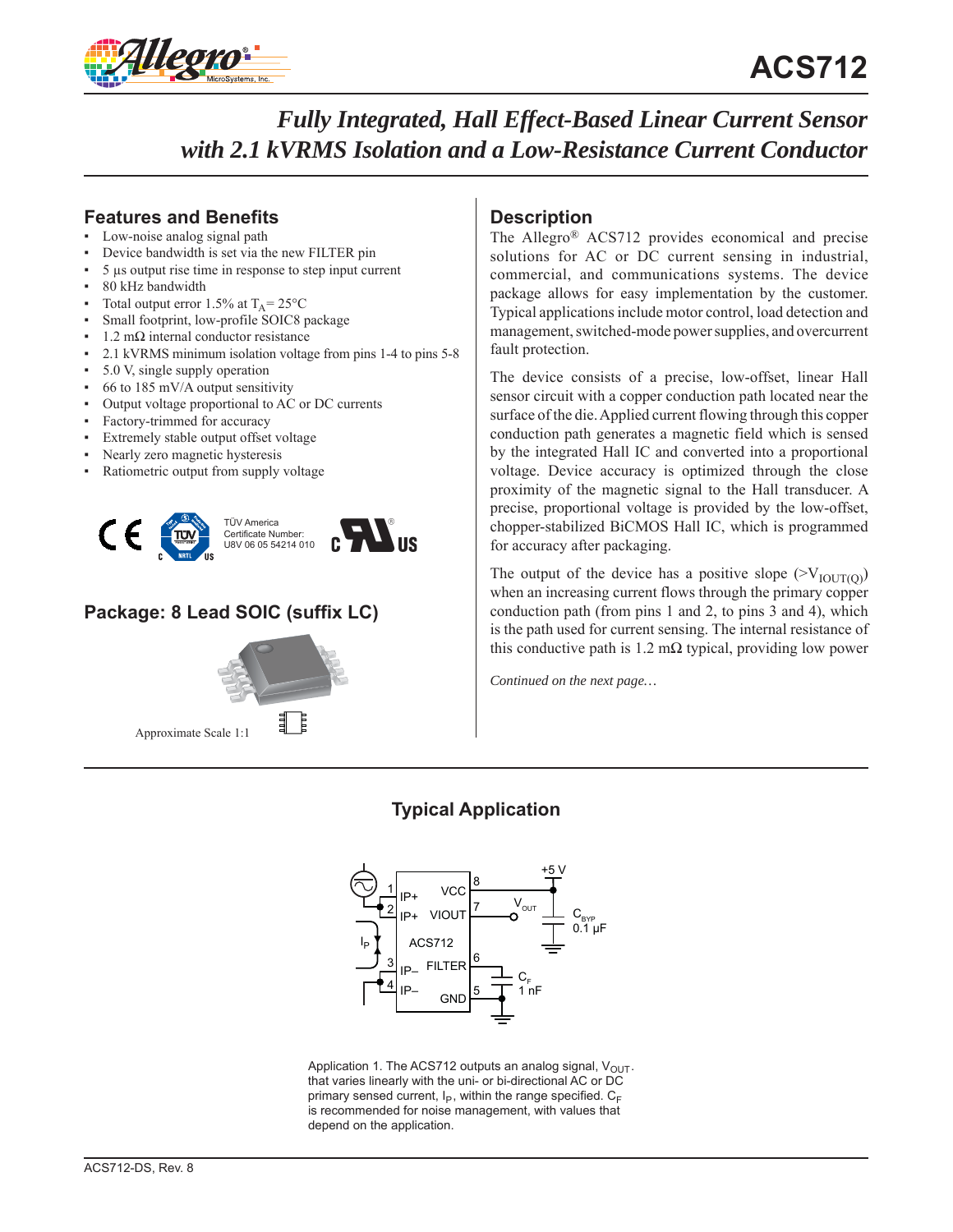### **Description (continued)**

loss. The thickness of the copper conductor allows survival of the device at up to  $5 \times$  overcurrent conditions. The terminals of the conductive path are electrically isolated from the sensor leads (pins 5 through 8). This allows the ACS712 current sensor to be used in applications requiring electrical isolation without the use of opto-isolators or other costly isolation techniques.

The ACS712 is provided in a small, surface mount SOIC8 package. The leadframe is plated with 100% matte tin, which is compatible with standard lead (Pb) free printed circuit board assembly processes. Internally, the device is Pb-free, except for flip-chip high-temperature Pb-based solder balls, currently exempt from RoHS. The device is fully calibrated prior to shipment from the factory.

### **Selection Guide**

| <b>Part Number</b> | Packing*                        | Т <sub>А</sub><br>$(^{\circ}C)$ | Optimized Range, I <sub>p</sub><br>(A) | <b>Sensitivity, Sens</b><br>$(Typ)$ (mV/A) |
|--------------------|---------------------------------|---------------------------------|----------------------------------------|--------------------------------------------|
| ACS712ELCTR-05B-T  | Tape and reel, 3000 pieces/reel | $-40$ to 85                     | $\pm 5$                                | 185                                        |
| ACS712ELCTR-20A-T  | Tape and reel, 3000 pieces/reel | $-40$ to 85                     | ±20                                    | 100                                        |
| ACS712ELCTR-30A-T  | Tape and reel, 3000 pieces/reel | $-40$ to 85                     | ±30                                    | 66                                         |

\*Contact Allegro for additional packing options.

### **Absolute Maximum Ratings**

| <b>Characteristic</b>                  | Symbol                           | <b>Notes</b>                                                   | Rating       | <b>Units</b>   |
|----------------------------------------|----------------------------------|----------------------------------------------------------------|--------------|----------------|
| Supply Voltage                         | $V_{\rm CC}$                     |                                                                | 8            | V              |
| Reverse Supply Voltage                 | $V_{RCC}$                        |                                                                | $-0.1$       | V              |
| Output Voltage                         | $V_{IOUT}$                       |                                                                | 8            | $\vee$         |
| Reverse Output Voltage                 | V <sub>RIOUT</sub>               |                                                                | $-0.1$       | V              |
|                                        |                                  | Pins 1-4 and 5-8; 60 Hz, 1 minute, $T_A = 25^{\circ}$ C        | 2100         | $\vee$         |
| Reinforced Isolation Voltage           | V <sub>ISO</sub>                 | Voltage applied to leadframe (Ip+ pins), based<br>on IEC 60950 | 184          | $V_{\rm peak}$ |
|                                        |                                  | Pins 1-4 and 5-8; 60 Hz, 1 minute, $T_A = 25^{\circ}$ C        | 1500         | V              |
| <b>Basic Isolation Voltage</b>         | $V_{\mathsf{ISO}(\mathsf{bsc})}$ | Voltage applied to leadframe (Ip+ pins), based<br>on IEC 60950 | 354          | $V_{\rm peak}$ |
| <b>Output Current Source</b>           | IOUT(Source)                     |                                                                | 3            | m <sub>A</sub> |
| <b>Output Current Sink</b>             | IOUT(Sink)                       |                                                                | 10           | mA             |
| <b>Overcurrent Transient Tolerance</b> | Ιp                               | 1 pulse, 100 ms                                                | 100          | A              |
| Nominal Operating Ambient Temperature  | $T_A$                            | Range E                                                        | $-40$ to 85  | °C             |
| Maximum Junction Temperature           | $T_{\parallel}$ (max)            |                                                                | 165          | °C             |
| Storage Temperature                    | $T_{\sf stg}$                    |                                                                | $-65$ to 170 | °C             |

| <b>Parameter</b>        | <b>Specification</b>                                               |
|-------------------------|--------------------------------------------------------------------|
| Fire and Electric Shock | CAN/CSA-C22.2 No. 60950-1-03<br>UL 60950-1:2003<br>EN 60950-1:2001 |

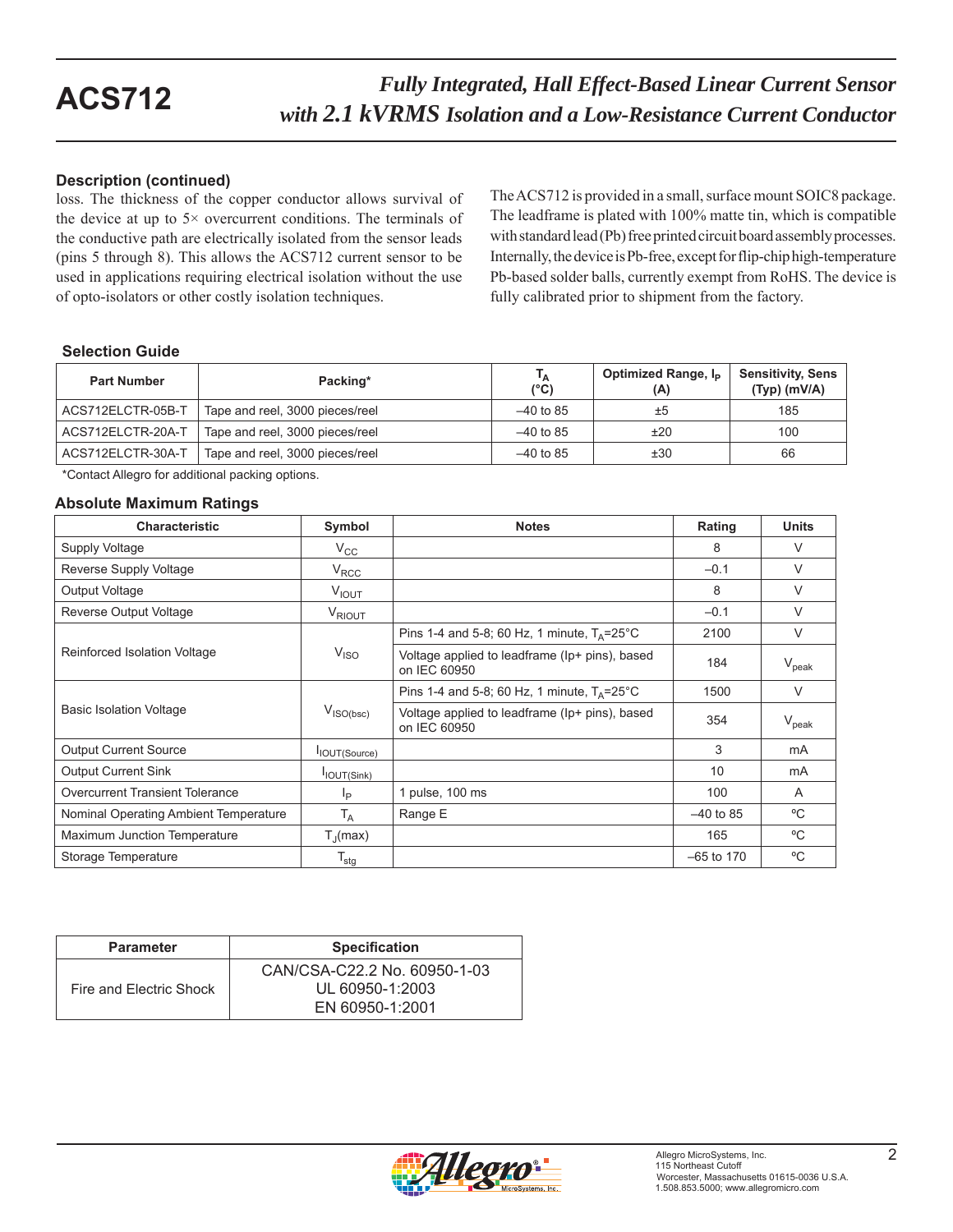*Fully Integrated, Hall Effect-Based Linear Current Sensor ruly Integrated, Hall Effect-Based Linear Current Sensor*<br>with 2.1 kVRMS Isolation and a Low-Resistance Current Conductor

### **Functional Block Diagram**



**Pin-out Diagram**



### **Terminal List Table**

| <b>Number</b> | <b>Name</b>   | <b>Description</b>                                   |
|---------------|---------------|------------------------------------------------------|
| 1 and $2$     | $IP+$         | Terminals for current being sensed; fused internally |
| $3$ and $4$   | $IP-$         | Terminals for current being sensed; fused internally |
| 5             | <b>GND</b>    | Signal ground terminal                               |
| 6             | <b>FILTER</b> | Terminal for external capacitor that sets bandwidth  |
|               | <b>VIOUT</b>  | Analog output signal                                 |
| 8             | VCC.          | Device power supply terminal                         |

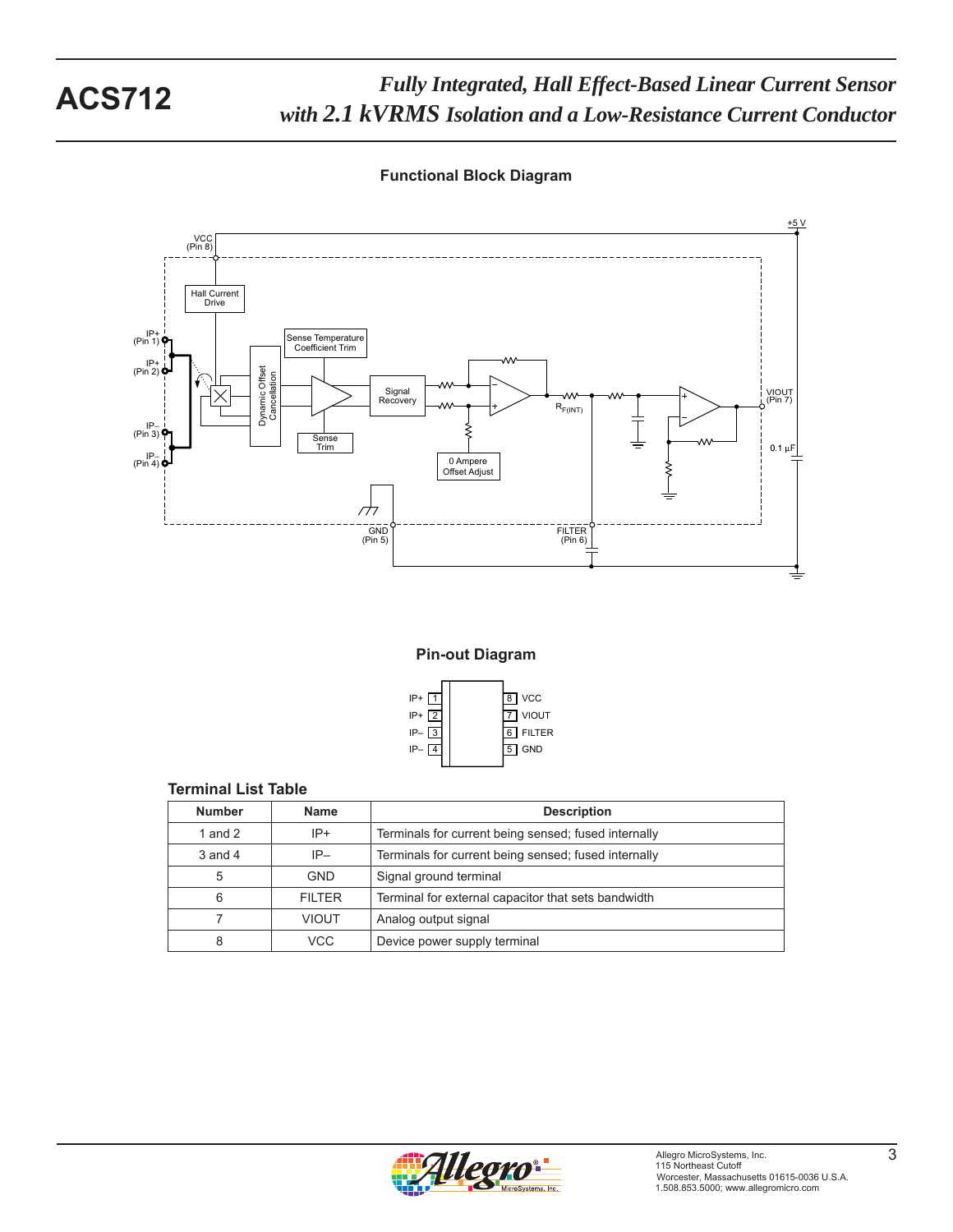### **COMMON OPERATING CHARACTERISTICS<sup>1</sup>** over full range of  $T_A$ ,  $C_F$  = 1 nF, and  $V_{CC}$  = 5 V, unless otherwise specified

| <b>Characteristic</b>                   | Symbol                            | <b>Test Conditions</b>                                                                       | Min.              | Typ.           | Max.                     | <b>Units</b> |  |  |  |
|-----------------------------------------|-----------------------------------|----------------------------------------------------------------------------------------------|-------------------|----------------|--------------------------|--------------|--|--|--|
|                                         | <b>ELECTRICAL CHARACTERISTICS</b> |                                                                                              |                   |                |                          |              |  |  |  |
| Supply Voltage                          | $V_{\rm CC}$                      |                                                                                              | 4.5               | 5.0            | 5.5                      | V            |  |  |  |
| <b>Supply Current</b>                   | $I_{\rm CC}$                      | $V_{CC}$ = 5.0 V, output open                                                                | $\qquad \qquad -$ | 10             | 13                       | mA           |  |  |  |
| Output Capacitance Load                 | $C_{\mathsf{LOAD}}$               | <b>VIOUT to GND</b>                                                                          | $\qquad \qquad -$ | —              | 10                       | nF           |  |  |  |
| <b>Output Resistive Load</b>            | $R_{LOAD}$                        | VIOUT to GND                                                                                 | 4.7               | —              |                          | $k\Omega$    |  |  |  |
| <b>Primary Conductor Resistance</b>     | R <sub>PRIMARY</sub>              | $T_A = 25^{\circ}C$                                                                          |                   | 1.2            | $\overline{\phantom{0}}$ | $m\Omega$    |  |  |  |
| <b>Rise Time</b>                        | t,                                | $I_P = I_P(max)$ , T <sub>A</sub> = 25°C, C <sub>OUT</sub> = open                            |                   | 5              | $\overline{\phantom{0}}$ | μs           |  |  |  |
| <b>Frequency Bandwidth</b>              |                                   | $-3$ dB, T <sub>A</sub> = 25°C; I <sub>P</sub> is 10 A peak-to-peak                          |                   | 80             | $\overline{\phantom{m}}$ | kHz          |  |  |  |
| Nonlinearity                            | $E_{LIN}$                         | Over full range of I <sub>P</sub>                                                            |                   | 1.5            | $\overline{\phantom{0}}$ | $\%$         |  |  |  |
| Symmetry                                | $E_{\text{SYM}}$                  | Over full range of I <sub>P</sub>                                                            | 98                | 100            | 102                      | $\%$         |  |  |  |
| Zero Current Output Voltage             | $V_{IOUT(Q)}$                     | Bidirectional; $I_P = 0 A$ , $T_A = 25^{\circ}C$                                             |                   | $V_{CC}$ × 0.5 |                          | $\vee$       |  |  |  |
| Power-On Time                           | $t_{PO}$                          | Output reaches 90% of steady-state level, $T_1 = 25^{\circ}$ C, 20 A present<br>on leadframe | —                 | 35             |                          | μs           |  |  |  |
| Magnetic Coupling <sup>2</sup>          |                                   |                                                                                              |                   | 12             | $\overline{\phantom{0}}$ | G/A          |  |  |  |
| Internal Filter Resistance <sup>3</sup> | $R_{F(INT)}$                      |                                                                                              |                   | 1.7            |                          | $k\Omega$    |  |  |  |

1Device may be operated at higher primary current levels,  $I_P$ , and ambient,  $T_A$ , and internal leadframe temperatures,  $T_A$ , provided that the Maximum Junction Temperature,  $T_J$ (max), is not exceeded.

 $21G = 0.1$  mT.

 ${}^{3}R_{F(INT)}$  forms an RC circuit via the FILTER pin.

### **COMMON THERMAL CHARACTERISTICS1**

|                                                  |                |                                                                                                | Min.  | Typ. | Max.  | Units         |
|--------------------------------------------------|----------------|------------------------------------------------------------------------------------------------|-------|------|-------|---------------|
| Operating Internal Leadframe Temperature         | Ι۸             | E range                                                                                        | $-40$ |      | 85    | $^{\circ}C$   |
|                                                  |                |                                                                                                |       |      | Value | Units         |
| Junction-to-Lead Thermal Resistance <sup>2</sup> | $R_{0,II}$     | Mounted on the Allegro ASEK 712 evaluation board                                               |       |      |       | $\degree$ C/W |
| Junction-to-Ambient Thermal Resistance           | $R_{\theta$ JA | Mounted on the Allegro 85-0322 evaluation board, includes the power con-<br>sumed by the board |       |      | 23    | $\degree$ C/W |

1Additional thermal information is available on the Allegro website.

<sup>2</sup>The Allegro evaluation board has 1500 mm<sup>2</sup> of 2 oz. copper on each side, connected to pins 1 and 2, and to pins 3 and 4, with thermal vias connecting the layers. Performance values include the power consumed by the PCB. Further details on the board are available from the Frequently Asked Questions document on our website. Further information about board design and thermal performance also can be found in the Applications Information section of this datasheet.

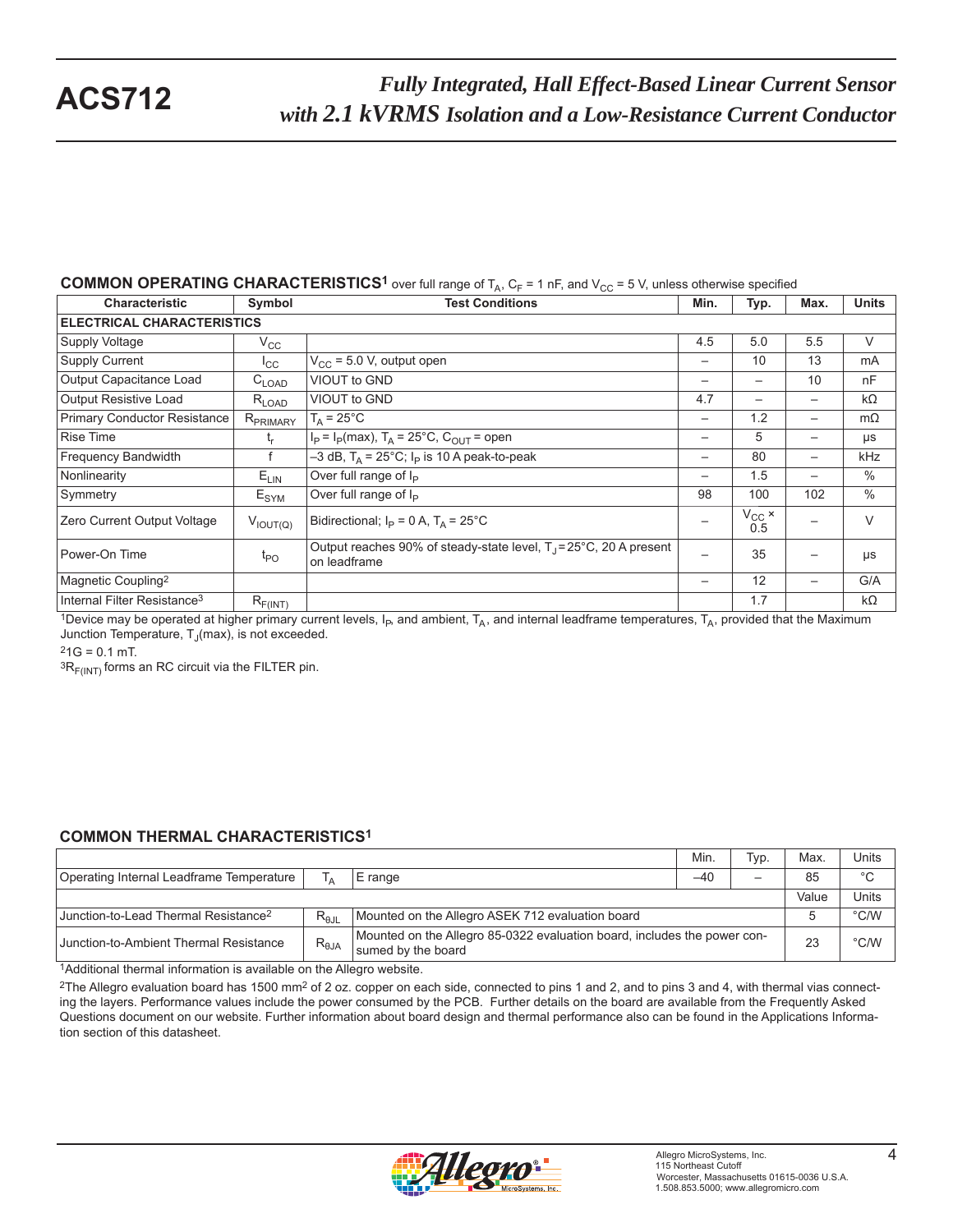### **x05B PERFORMANCE CHARACTERISTICS<sup>1</sup>**  $T_A$  = -40°C to 85°C,  $C_F$  = 1 nF, and  $V_{CC}$  = 5 V, unless otherwise specified

| <b>Characteristic</b>           | Symbol                     | <b>Test Conditions</b>                                                                                           | Min. | Typ.     | Max. | <b>Units</b>          |
|---------------------------------|----------------------------|------------------------------------------------------------------------------------------------------------------|------|----------|------|-----------------------|
| <b>Optimized Accuracy Range</b> | Ip                         |                                                                                                                  | $-5$ |          | 5    | A                     |
| Sensitivity                     | Sens                       | Over full range of $I_P$ T <sub>A</sub> = 25°C                                                                   | 180  | 185      | 190  | mV/A                  |
| Noise                           | $V_{\text{NOISE(PP)}}$     | Peak-to-peak, $T_A$ = 25°C, 185 mV/A programmed Sensitivity,<br>$C_F$ = 47 nF, $C_{OUT}$ = open, 2 kHz bandwidth | -    | 21       |      | mV                    |
| Zero Current Output Slope       |                            | $T_A = -40^{\circ}$ C to 25°C                                                                                    | —    | $-0.26$  |      | $mV$ °C               |
|                                 | $\Delta I_{\text{OUT}(Q)}$ | $T_A$ = 25°C to 150°C                                                                                            | —    | $-0.08$  |      | $mV$ °C               |
| Sensitivity Slope               | $\triangle$ Sens           | $T_A = -40^{\circ}$ C to 25°C                                                                                    | —    | 0.054    |      | $mV/A$ <sup>°</sup> C |
|                                 |                            | $T_0$ = 25°C to 150°C                                                                                            |      | $-0.008$ | —    | $mV/A$ <sup>o</sup> C |
| Total Output Error <sup>2</sup> | $E_{TOT}$                  | $I_{\rm p} = \pm 5$ A, T <sub>A</sub> = 25 <sup>°</sup> C                                                        | —    | ±1.5     |      | $\%$                  |

1Device may be operated at higher primary current levels,  $I_P$ , and ambient temperatures,  $T_A$ , provided that the Maximum Junction Temperature,  $T_{J(max)}$ , is not exceeded.

<sup>2</sup>Percentage of  $I_P$ , with  $I_P = 5$  A. Output filtered.

### **x20A PERFORMANCE CHARACTERISTICS<sup>1</sup>**  $T_A = -40^\circ$ C to 85°C,  $C_F = 1$  nF, and  $V_{CC} = 5$  V, unless otherwise specified

| <b>Characteristic</b>           | Symbol                     | <b>Test Conditions</b>                                                                                                                                                                | Min.  | Typ.                     | Max. | <b>Units</b>          |
|---------------------------------|----------------------------|---------------------------------------------------------------------------------------------------------------------------------------------------------------------------------------|-------|--------------------------|------|-----------------------|
| Optimized Accuracy Range        | Iр                         |                                                                                                                                                                                       | $-20$ | $\overline{\phantom{0}}$ | 20   | A                     |
| Sensitivity                     | Sens                       | Over full range of $I_P$ T <sub>A</sub> = 25°C                                                                                                                                        | 96    | 100                      | 104  | mV/A                  |
| Noise                           |                            | Peak-to-peak, $T_A = 25^{\circ}$ C, 100 mV/A programmed Sensitivity,<br>$V_{\text{NOISE(PP)}}$ $ C_{\text{F}} = 47 \text{ nF}, C_{\text{OUT}} = \text{open}, 2 \text{ kHz bandwidth}$ |       | 11                       |      | mV                    |
| Zero Current Output Slope       | $\Delta I_{\text{OUT}(Q)}$ | $T_A = -40^{\circ}$ C to 25°C                                                                                                                                                         |       | $-0.34$                  |      | $mV$ <sup>o</sup> $C$ |
|                                 |                            | $T_A$ = 25°C to 150°C                                                                                                                                                                 |       | $-0.07$                  |      | $mV$ <sup>o</sup> $C$ |
| Sensitivity Slope               | $\triangle$ Sens           | $T_A = -40^{\circ}$ C to 25°C                                                                                                                                                         |       | 0.017                    |      | $mV/A$ <sup>o</sup> C |
|                                 |                            | $T_A$ = 25°C to 150°C                                                                                                                                                                 |       | $-0.004$                 |      | $mV/A$ <sup>o</sup> C |
| Total Output Error <sup>2</sup> | $E_{TOT}$                  | $I_P = \pm 20 A$ , $T_A = 25^{\circ}C$                                                                                                                                                |       | ±1.5                     |      | $\%$                  |

1Device may be operated at higher primary current levels,  $I_{P}$ , and ambient temperatures,  $T_A$ , provided that the Maximum Junction Temperature,  $T_J$ (max), is not exceeded.

<sup>2</sup>Percentage of  $I_P$ , with  $I_P$  = 20 A. Output filtered.

### **x30A PERFORMANCE CHARACTERISTICS<sup>1</sup>** T<sub>A</sub> = -40°C to 85°C,  $C_F$  = 1 nF, and  $V_{CC}$  = 5 V, unless otherwise specified

| <b>Characteristic</b>           | Symbol                     | <b>Test Conditions</b>                                                                                                  | Min.                     | Typ.                     | Max. | <b>Units</b>            |
|---------------------------------|----------------------------|-------------------------------------------------------------------------------------------------------------------------|--------------------------|--------------------------|------|-------------------------|
| Optimized Accuracy Range        |                            |                                                                                                                         | $-30$                    | $\overline{\phantom{0}}$ | 30   | A                       |
| Sensitivity                     | Sens                       | Over full range of $I_P$ , $T_A = 25^{\circ}C$                                                                          | 63                       | 66                       | 69   | mV/A                    |
| Noise                           | $V_{\text{NOISE(PP)}}$     | Peak-to-peak, $T_A = 25^{\circ}$ C, 66 mV/A programmed Sensitivity,<br>$C_F$ = 47 nF, $C_{OUT}$ = open, 2 kHz bandwidth |                          |                          |      | mV                      |
| Zero Current Output Slope       | $\Delta I_{\text{OUT}(Q)}$ | $T_A = -40^{\circ}$ C to 25°C                                                                                           | $\overline{\phantom{0}}$ | $-0.35$                  |      | $mV$ °C                 |
|                                 |                            | $T_A$ = 25°C to 150°C                                                                                                   |                          | $-0.08$                  |      | $mV$ °C                 |
| Sensitivity Slope               | $\triangle$ Sens           | $T_A = -40^{\circ}$ C to 25°C                                                                                           | $\overline{\phantom{0}}$ | 0.007                    |      | $mV/A$ <sup>°</sup> C   |
|                                 |                            | $T_A$ = 25°C to 150°C                                                                                                   |                          | $-0.002$                 |      | $mV/A$ <sup>o</sup> $C$ |
| Total Output Error <sup>2</sup> | $E_{TOT}$                  | $I_P = \pm 30 A$ , $T_A = 25^{\circ}C$                                                                                  |                          | ±1.5                     |      | $\%$                    |

<sup>1</sup>Device may be operated at higher primary current levels,  $I_P$ , and ambient temperatures,  $T_A$ , provided that the Maximum Junction Temperature,  $T_J$ (max), is not exceeded.

<sup>2</sup>Percentage of  $I_P$ , with  $I_P$  = 30 A. Output filtered.

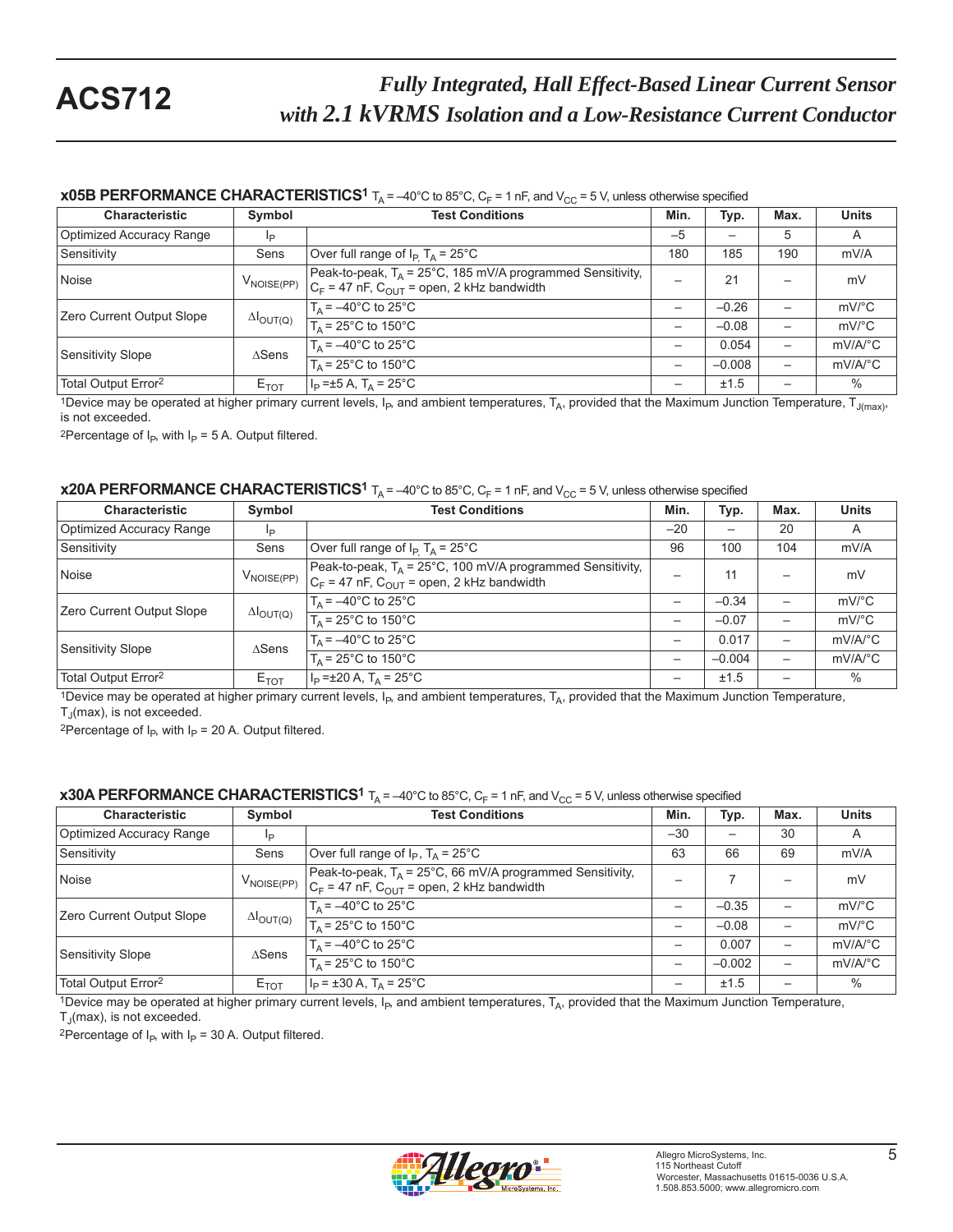











Allegro MicroSystems, Inc. 6 115 Northeast Cutoff **6** Worcester, Massachusetts 01615-0036 U.S.A. 1.508.853.5000; www.allegromicro.com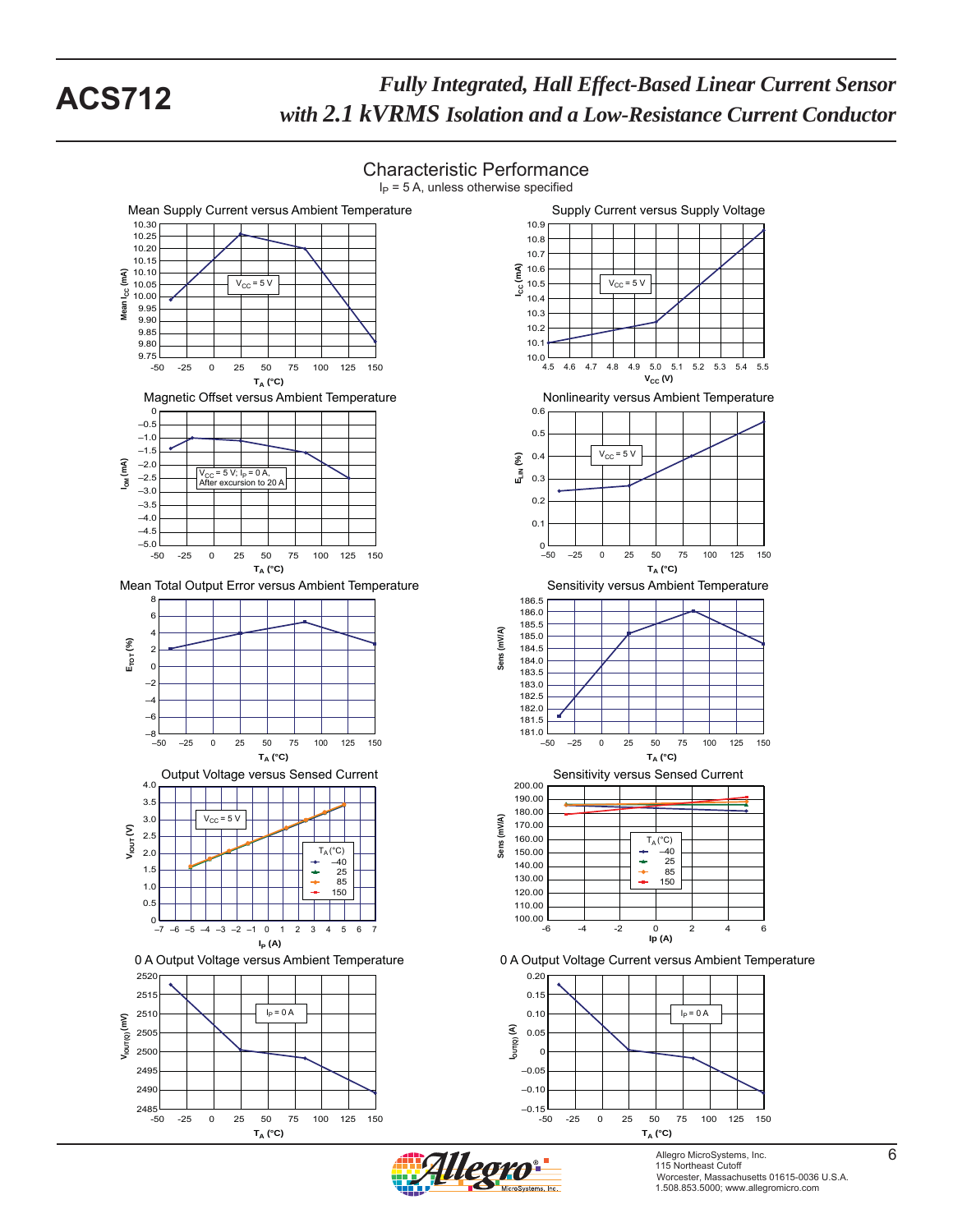$I<sub>P</sub>$  = 20 A, unless otherwise specified Mean Supply Current versus Ambient Temperature Supply Current versus Supply Voltage 9.7 10.4 10.2  $9.6$ 10.0  $V_{CC}$  = 5 V 9.5 **ICC (mA)** Mean I<sub>CC</sub> (mA) Mean I<sub>CC</sub> (mA) 9.8  $V_{CC}$  = 5 V 9.4 9.6 9.3 9.4 9.2 9.2 9.0  $9.1 - 50$ 4.5 4.6 4.8 4.7 4.9 5.0 5.3 5.1 5.2 5.4 5.5 -50 -25 0 25 50 75 100 125 150 **V<sub>cc</sub>** (V) **TA (°C)** Magnetic Offset versus Ambient Temperature Nonlinearity versus Ambient Temperature 0.35 0 –0.5 0.30  $-1.0$ 0.25 –1.5 **ELIN (%) IOM (mA)** –2.0  $0.20$ –2.5  $V_{CC}$  = 5 V;  $I_P$  = 0 A<br>After excursion to : 0.15 –3.0 ion to 20 –3.5 0.10  $-4.0$ 0.05 –4.5 ـا 5.0–<br>50- $\Omega$ –50 –25 0 25 50 75 100 125 150 -50 -25 0 25 50 75 100 125 150 **TA (°C) TA (°C)** Mean Total Output Error versus Ambient Temperature Sensitivity versus Ambient Temperature 100.8 8 100.6 6 100.4 4 100.2  $(mVM)$ **Sens (mV/A)** 2 **ETOT (%)** 100.0  $\Omega$ Sens 99.8 –2 99.6 –4 99.4 –6 99.2 ــا 99.0<br>50– —8<br>50– –50 –25 0 25 50 75 100 125 150 -50 -25 0 25 50 75 100 125 150 **TA (°C) TA (°C)** Output Voltage versus Sensed Current Sensitivity versus Sensed Current<br>110.00 5.0  $\overline{\Gamma_{\Lambda}(\mathrm{^{\circ}C})}$ 108.00 4.5 –40 4.0 106.00  $\ddot{\phantom{1}}$ 25 85 3.5  $V_{CC}$  = 5 V 104.00  $(mVM)$ **Sens (mV/A)** 3.0 102.00 150  $V<sub>IOUT</sub> (V)$  $T_A (^{\circ}C)$ 2.5 100.00 –40 Sens 2.0 98.00 ÷  $-20$ 1.5 96.00  $\ddot{\phantom{a}}$ 25 85 94.00 1.0 125 92.00 0.5  $0$  –<br>-25  $90.00$   $-25$ –25 –20 –15 –10 –5 0 5 10 15 20 25 –25 –20 –15 –10 –5 0 5 10 15 20 25 **Ip (A) IP (A)** 0 A Output Voltage versus Ambient Temperature 0 A Output Voltage Current versus Ambient Temperature 2525 0.25 2520 0.20 2515 0.15 **VIOUT(Q) (mV)** 2510 0.10 IP = 0 A IP = 0 A **IOUT(Q) (A)** 2505 0.05 2500 0 –0.05 2495  $-0.10$ 2490  $-0.15$ ــا 2485<br>50--50 -25 0 25 50 75 100 125 150 -50 -25 0 25 50 75 100 125 150 **TA (°C) TA (°C)**

Characteristic Performance



Allegro MicroSystems, Inc. 7<br>115 Northeast Cutoff Worcester, Massachusetts 01615-0036 U.S.A. 1.508.853.5000; www.allegromicro.com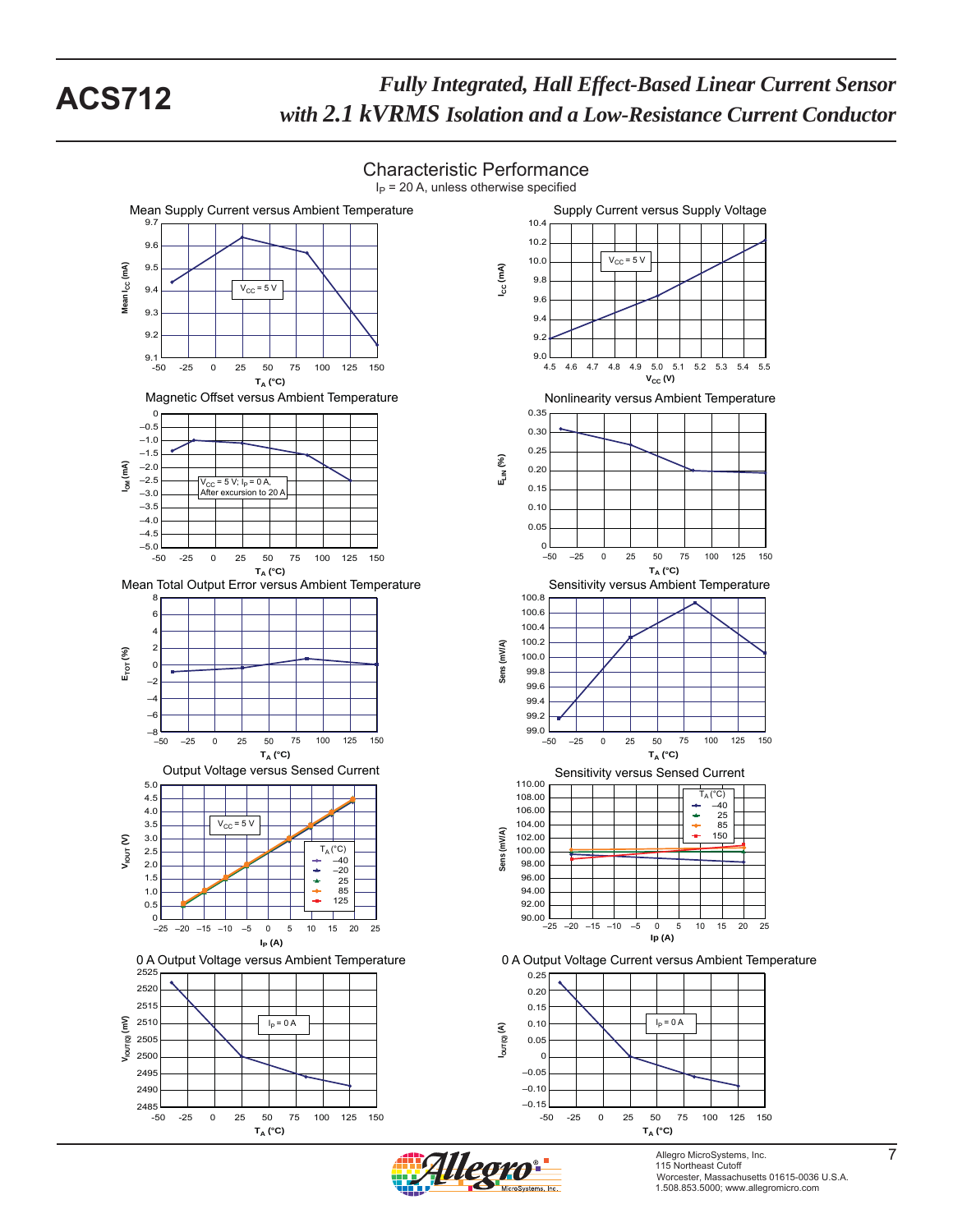$I<sub>P</sub>$  = 30 A, unless otherwise specified Supply Current versus Supply Voltage Mean Supply Current versus Ambient Temperature 10.2 9.6  $9.5$ 10.0 9.4 **ICC (mA)**  $9.8$  $V_{CC}$  = 5 V  $\widehat{\mathsf{f}}$ Mean I<sub>CC</sub> (mA) 9.3  $V_{CC}$  = 5 V 9.6 Mean I<sub>cc</sub> 9.2 9.4 9.1 9.2 9.0 8.9  $9.0$   $-$ <br>4.5 4.5 4.6 4.8 4.7 4.9 5.0 5.1 5.2 5.4 5.5 5.3 -50 -25 0 25 50 75 100 125 150 **TA (°C)**  $V_{CC}$  (V) Magnetic Offset versus Ambient Temperature Nonlinearity versus Ambient Temperature 0.45 0 –0.5 0.40  $-1.0$ 0.35  $\hat{\mathcal{S}}^{0.30}$  $-1.5$  $V_{CC}$  = 5 V **T**<sub>9</sub> 0.30<br>■ 0.25<br>■ 0.20 **IOM (mA)**  $-2.0$ 0.25 –2.5 V<sub>CC</sub> = 5 V; I<sub>P</sub> = 0 A,<br>After excursion to 20 A –3.0 0.15 –3.5 0.10  $-4.0$ 0.05  $-4.5$ –5.0 0 –50 –25 0 25 50 75 100 125 150 -50 -25 0 25 50 75 100 125 150 **TA (°C) TA (°C)** Mean Total Output Error versus Ambient Temperature Sensitivity versus Ambient Temperature 66.6 8 66.5 6 66.4 Sens (mV/A) **Sens (mV/A)** 4 **ETOT (%)** 66.3 2 66.2 0 66. –2 66.0 –4 65.9  $-6$ 65.8  $65.7 \perp$  $-50$ –50 –25 0 25 50 75 100 125 150 –50 –25 0 25 50 75 100 125 150 **TA (°C) TA (°C)** Output Voltage versus Sensed Current Sensitivity versus Sensed Current 5.0 70.00 4.5 69.00 68.00 4.0  $(mVA)$ **Sens (mV/A)** 3.5  $V_{CC}$  = 5 V 67.00  $V_{\text{IOUT}}(V)$ 3.0 66.00 Sens 2.5  $T_A (°C)$ <br>- -40 65.00 TA –40 (°C) 64.00  $T_A(^{\circ}C)$ <br>-  $-40$ 2.0  $\stackrel{+}{\scriptscriptstyle +}$ 25 –20 63.00 1.5 25 85 1.0 ÷ 85 62.00 125  $0.5$ 61.00 150  $_{-30}^{\circ}$  $60.00 - 30$ –30 –20 –10 0 10 20 30 –30 –20 –10 0 10 20 30 **Ip (A) IP (A)** 0 A Output Voltage versus Ambient Temperature 0 A Output Voltage Current versus Ambient Temperature 2535 0.35 2530 0.30 0.25 252 2520 0.20 **VIOUT(Q) (mV)** 2515  $I_P = 0 A$   $I_P = 0 A$   $I_P = 0 A$ **IOUT(Q) (A)** 0.15 2510 0.10 250 0.05 250  $\epsilon$ 2495 –0.05 249  $-0.10$ ــا 0.15—<br>50-ــا 2485<br>50--50 -25 0 25 50 75 100 125 150 -50 -25 0 25 50 75 100 125 150

Characteristic Performance



**TA (°C)**

Allegro MicroSystems, Inc. 8 115 Northeast Cutoff **8** Worcester, Massachusetts 01615-0036 U.S.A. 1.508.853.5000; www.allegromicro.com

**TA (°C)**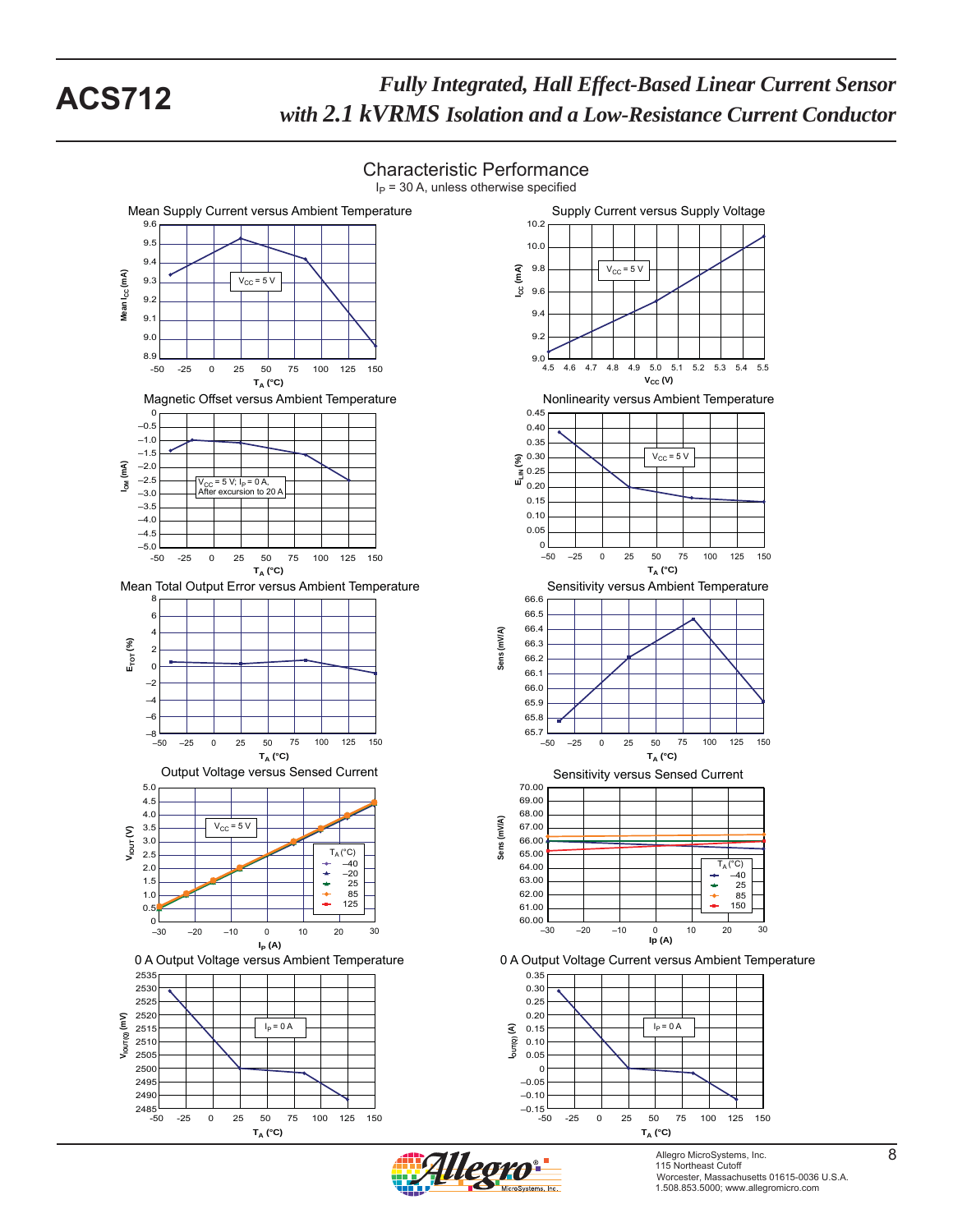## **Definitions of Accuracy Characteristics**

**Sensitivity (Sens).** The change in sensor output in response to a 1 A change through the primary conductor. The sensitivity is the product of the magnetic circuit sensitivity  $(G/A)$  and the linear IC amplifier gain (mV/G). The linear IC amplifier gain is programmed at the factory to optimize the sensitivity (mV/A) for the full-scale current of the device.

**Noise (** $V_{\text{NOISE}}$ **).** The product of the linear IC amplifier gain (mV/G) and the noise floor for the Allegro Hall effect linear IC  $(\approx 1 \text{ G})$ . The noise floor is derived from the thermal and shot noise observed in Hall elements. Dividing the noise (mV) by the sensitivity (mV/A) provides the smallest current that the device is able to resolve.

**Linearity (** $E_{LIN}$ **). The degree to which the voltage output from** the sensor varies in direct proportion to the primary current through its full-scale amplitude. Nonlinearity in the output can be attributed to the saturation of the flux concentrator approaching the full-scale current. The following equation is used to derive the linearity:

$$
100\left\{1-\left[\frac{\Delta \text{ gain} \times \% \text{ sat } (V_{\text{IOUT\_full-scale amperes}} - V_{\text{IOUT(Q)}})}{2 (V_{\text{IOUT\_half-scale amperes}} - V_{\text{IOUT(Q)}})}\right]\right\}
$$

where  $V_{\text{IOUT\_full-scale amperes}}$  = the output voltage (V) when the sensed current approximates full-scale  $\pm I_p$ .

**Symmetry (** $E_{SYM}$ **).** The degree to which the absolute voltage output from the sensor varies in proportion to either a positive or negative full-scale primary current. The following formula is used to derive symmetry:

$$
100 \left( \frac{V_{\text{IOUT}} + \text{full-scale amperes} - V_{\text{IOUT(Q)}}}{V_{\text{IOUT(Q)}} - V_{\text{IOUT}} - \text{full-scale amperes}} \right)
$$

**Quiescent output voltage (** $V_{\text{IOUT(O)}}$ **).** The output of the sensor when the primary current is zero. For a unipolar supply voltage, it nominally remains at  $V_{CC}/2$ . Thus,  $V_{CC} = 5$  V translates into  $V_{\text{IOUT(0)}} = 2.5$  V. Variation in  $V_{\text{IOUT(0)}}$  can be attributed to the resolution of the Allegro linear IC quiescent voltage trim and thermal drift.

**Electrical offset voltage (** $V_{OE}$ **).** The deviation of the device output from its ideal quiescent value of  $V_{CC}$  2 due to nonmagnetic causes. To convert this voltage to amperes, divide by the device sensitivity, Sens.

**Accuracy (** $E_{TOT}$ **).** The accuracy represents the maximum deviation of the actual output from its ideal value. This is also known as the total ouput error. The accuracy is illustrated graphically in the output voltage versus current chart at right.

Accuracy is divided into four areas:

- 0 A at 25°C. Accuracy of sensing zero current flow at 25°C, without the effects of temperature.
- **0 A over Δ temperature.** Accuracy of sensing zero current flow including temperature effects.
- **Full-scale current at 25°C.** Accuracy of sensing the full-scale current at 25°C, without the effects of temperature.
- **Full-scale current over Δ temperature.** Accuracy of sensing fullscale current flow including temperature effects.

**Ratiometry**. The ratiometric feature means that its 0 A output,  $V_{\text{IOUT(0)}}$ , (nominally equal to  $V_{\text{CC}}/2$ ) and sensitivity, Sens, are proportional to its supply voltage,  $V_{CC}$ . The following formula is used to derive the ratiometric change in 0 A output voltage,  $\Delta V_{\text{IOUT}(\text{O})\text{RAT}}$  (%).

$$
100\left(\frac{V_{\text{IOUT(Q)VCC}}/V_{\text{IOUT(Q)SV}}}{V_{\text{CC}}/5\text{ V}}\right)
$$

The ratiometric change in sensitivity,  $\Delta$ Sens<sub>RAT</sub> (%), is defined as:

$$
00\left(\frac{Sens_{\rm VCC} / Sens_{\rm SV}}{V_{\rm CC} / 5 \text{ V}}\right)
$$

 $\mathbf{1}$ 

### **Output Voltage versus Sensed Current**

Accuracy at 0 A and at Full-Scale Current



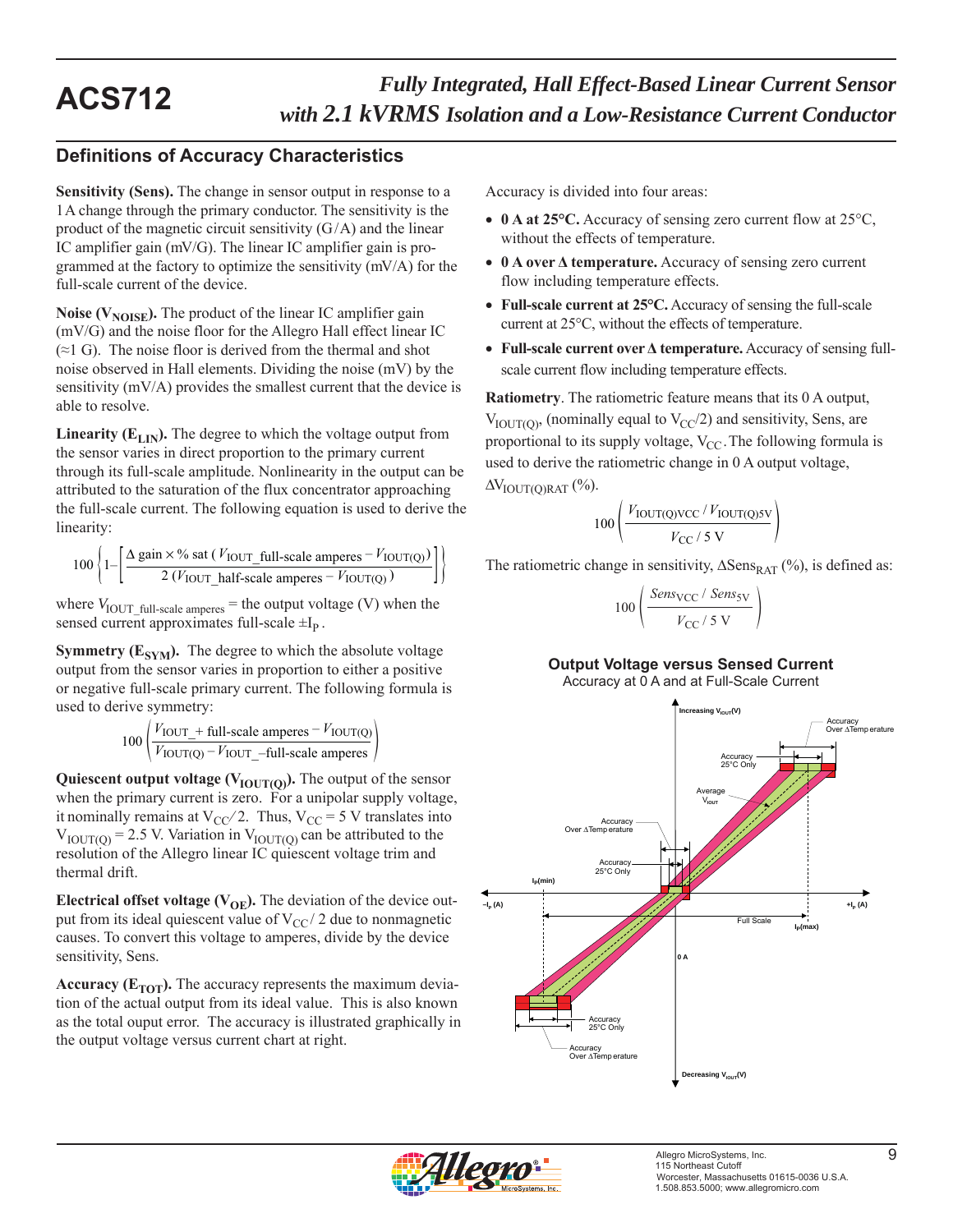## **Definitions of Dynamic Response Characteristics**

**Power-On Time**  $(t_{PO})$ **.** When the supply is ramped to its operating voltage, the device requires a finite time to power its internal components before responding to an input magnetic field. Power-On Time, t<sub>PO</sub>, is defined as the time it takes for the output voltage to settle within  $\pm 10\%$  of its steady state value under an applied magnetic field, after the power supply has reached its minimum specified operating voltage,  $V_{CC}(min)$ , as shown in the chart at right.

**Rise time**  $(t_r)$ **.** The time interval between a) when the sensor reaches 10% of its full scale value, and b) when it reaches 90% of its full scale value. The rise time to a step response is used to derive the bandwidth of the current sensor, in which  $f(-3 dB) =$  $0.35/t_r$ . Both  $t_r$  and  $t_{RESPONSE}$  are detrimentally affected by eddy current losses observed in the conductive IC ground plane.





Power on Time versus External Filter Capacitance 180 200 160 l $_\mathrm{P}$ =5 A 140  $t_{\text{p}}$  (μs) 120  $I_P$ =0 A  $100 -$ 60 80 40 20 0 0 10 20 30 40 50<br>C<sub>F</sub> (nF) **Noise vs. Filter Cap** Noise versus External Filter Capacitance 10000 1000 Noise<sub>(p-p)</sub> (mA) **Noise(p-p) (mA)** 100 10  $0.01$ 0.01 0.1 1 10 100 1000  $C_F$  (nF) 1200 1000 800 tr (μs) 600 400 Expanded in chart at right 200

0 100 200 300 400 500

 $C_F$  (nF)

 $\theta$ 







100 291.3<br>220 623.0 220 623.0 470 1120.0

 $C_F$  (**nF**) 0 6.6 1 7.7 4.7 17.4<br>10 32.1 10 32.1<br>22 68.2 22 68.2<br>47 88.2 88.2

> Allegro MicroSystems, Inc. <sup>10</sup> 115 Northeast Cutoff Worcester, Massachusetts 01615-0036 U.S.A. 1.508.853.5000; www.allegromicro.com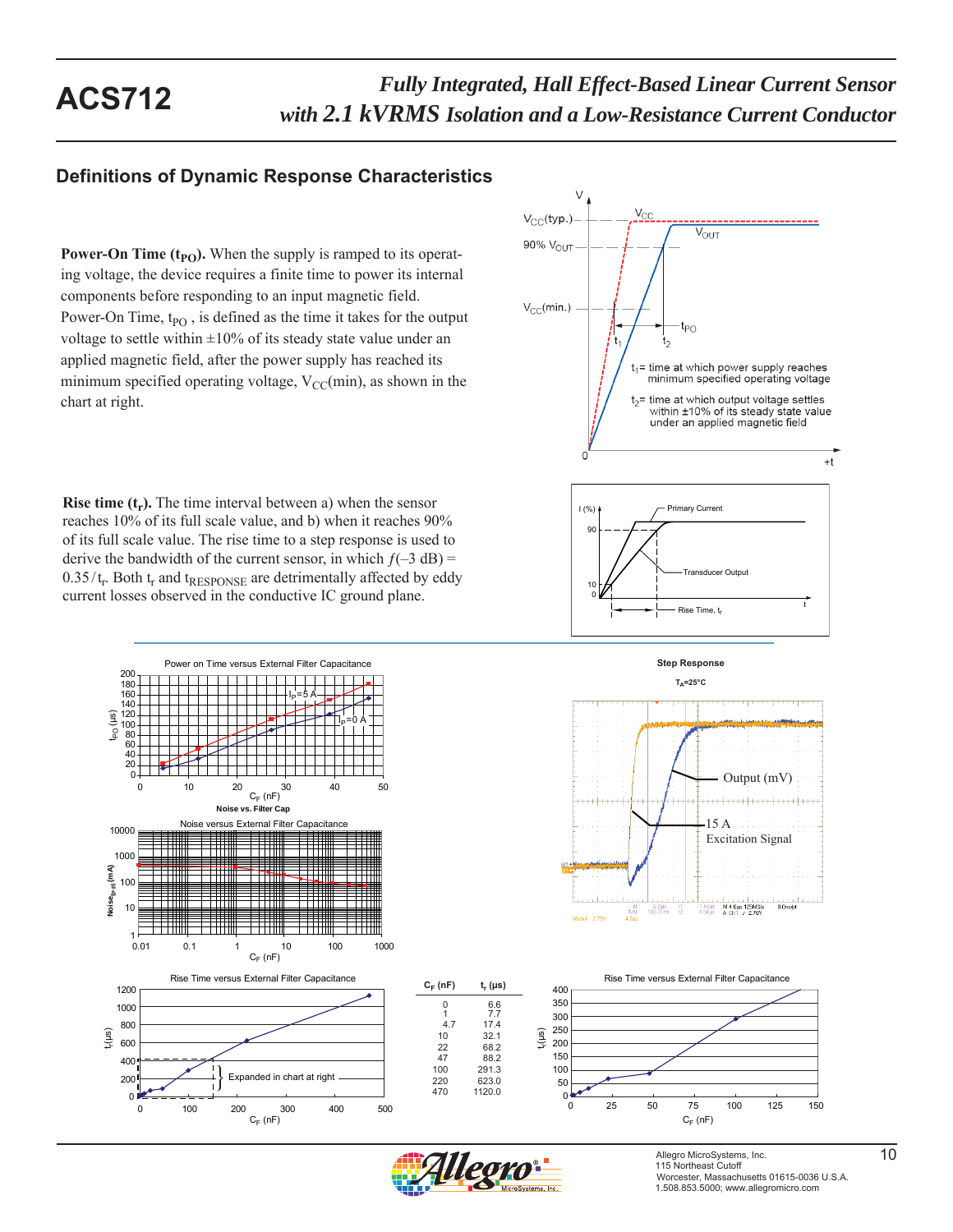# **Chopper Stabilization Technique**

Chopper Stabilization is an innovative circuit technique that is used to minimize the offset voltage of a Hall element and an associated on-chip amplifier. Allegro patented a Chopper Stabilization technique that nearly eliminates Hall IC output drift induced by temperature or package stress effects. This offset reduction technique is based on a signal modulation-demodulation process. Modulation is used to separate the undesired dc offset signal from the magnetically induced signal in the frequency domain. Then, using a low-pass filter, the modulated dc offset is suppressed while the magnetically induced signal passes through the filter.

As a result of this chopper stabilization approach, the output voltage from the Hall IC is desensitized to the effects of temperature and mechanical stress. This technique produces devices that have an extremely stable Electrical Offset Voltage, are immune to thermal stress, and have precise recoverability after temperature cycling.

This technique is made possible through the use of a BiCMOS process that allows the use of low-offset and low-noise amplifiers in combination with high-density logic integration and sample and hold circuits.



Concept of Chopper Stabilization Technique

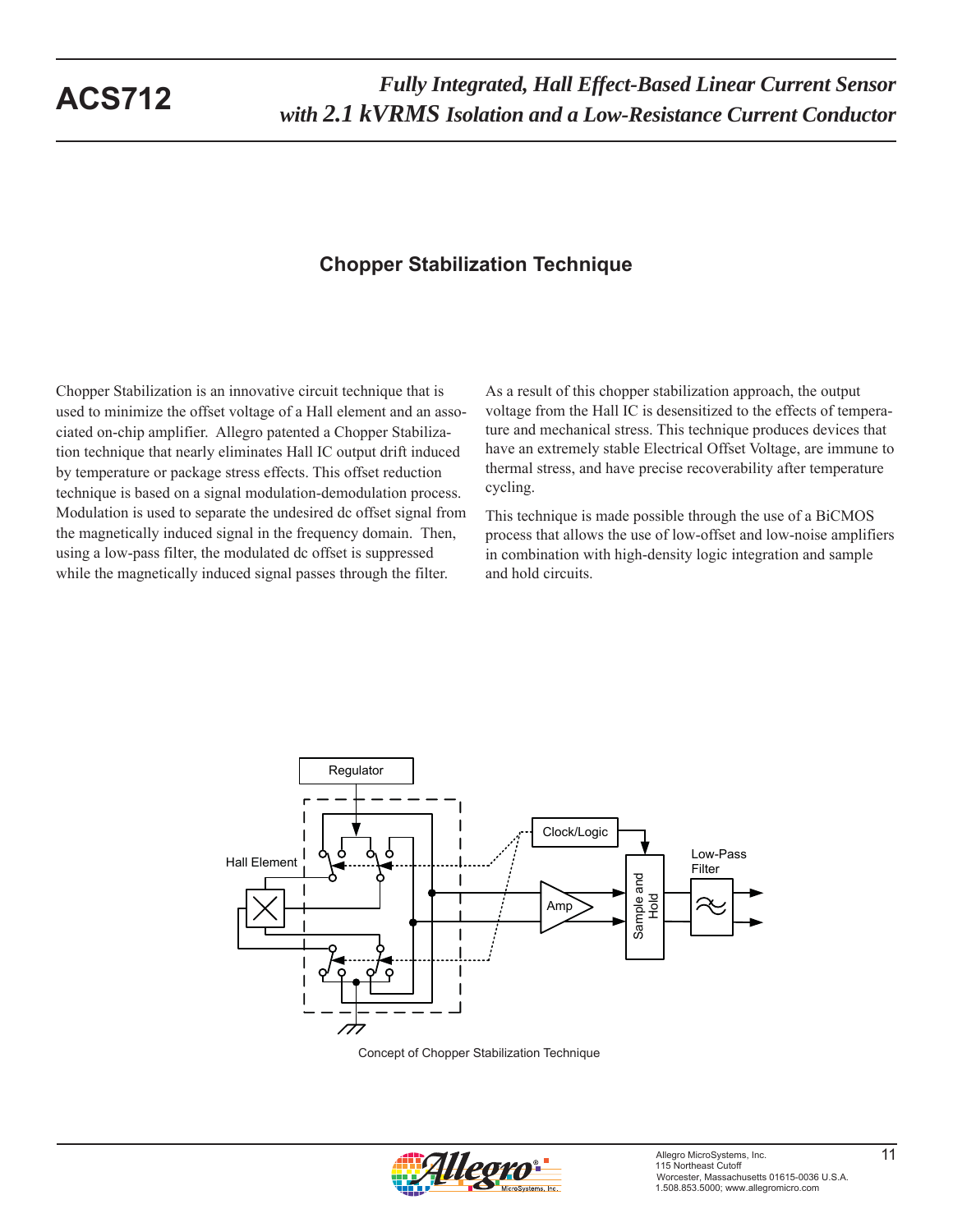# **Typical Applications**



Application 2. Peak Detecting Circuit



Application 4. Rectified Output. 3.3 V scaling and rectification application for A-to-D converters. Replaces current transformer solutions with simpler ACS circuit. C1 is a function of the load resistance and filtering desired. R1 can be omitted if the full range is desired.



Application 3. This configuration increases gain to 610 mV/A (tested using the ACS712ELC-05A).



Application 5. 10 A Overcurrent Fault Latch. Fault threshold set by R1 and R2. This circuit latches an overcurrent fault and holds it until the 5 V rail is powered down.

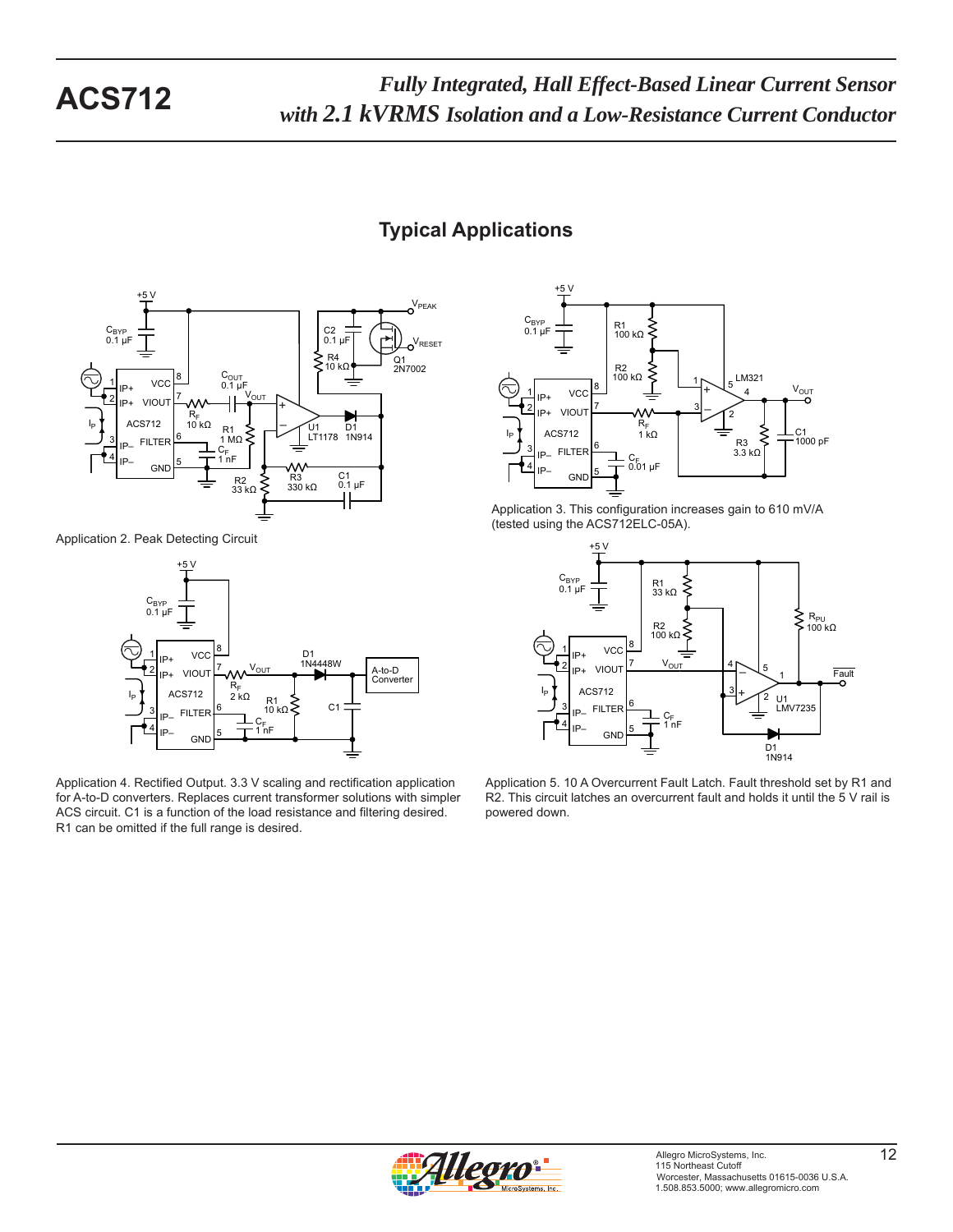### **Improving Sensing System Accuracy Using the FILTER Pin**

In low-frequency sensing applications, it is often advantageous to add a simple RC filter to the output of the sensor. Such a lowpass filter improves the signal-to-noise ratio, and therefore the resolution, of the sensor output signal. However, the addition of an RC filter to the output of a sensor IC can result in undesirable sensor output attenuation — even for dc signals.

Signal attenuation,  $\Delta V_{\text{ATT}}$ , is a result of the resistive divider effect between the resistance of the external filter,  $R_F$  (see Application 6), and the input impedance and resistance of the customer interface circuit,  $R_{\text{INTER}}$ . The transfer function of this resistive divider is given by:

$$
\Delta V_{\text{ATT}} = V_{\text{IOUT}} \left( \frac{R_{\text{INTER}}}{R_{\text{F}} + R_{\text{INTER}}} \right) \quad .
$$

Even if  $R_F$  and  $R_{\text{INTER}}$  are designed to match, the two individual resistance values will most likely drift by different amounts over

Application 6. When a low pass filter is constructed externally to a standard Hall effect device, a resistive divider may exist between the filter resistor,  $R_F$  and the resistance of the customer interface circuit,  $R_{\text{INTE}}$ . This resistive divider will cause excessive attenuation, as given by the transfer function for  $\Delta V_{\text{ATT}}$ .

Application 7. Using the FILTER pin provided on the ACS712 eliminates the attenuation effects of the resistor divider between  $R_F$  and  $R_{\text{INTER}}$ , shown in Application 6.

temperature. Therefore, signal attenuation will vary as a function of temperature. Note that, in many cases, the input impedance,  $R<sub>INTEC</sub>$ , of a typical analog-to-digital converter (ADC) can be as low as  $10$  kΩ.

The ACS712 contains an internal resistor, a FILTER pin connection to the printed circuit board, and an internal buffer amplifier. With this circuit architecture, users can implement a simple RC filter via the addition of a capacitor,  $C_F$  (see Application 7) from the FILTER pin to ground. The buffer amplifier inside of the ACS712 (located after the internal resistor and FILTER pin connection) eliminates the attenuation caused by the resistive divider effect described in the equation for  $\Delta V_{\text{ATT}}$ . Therefore, the ACS712 device is ideal for use in high-accuracy applications that cannot afford the signal attenuation associated with the use of an external RC low-pass filter.